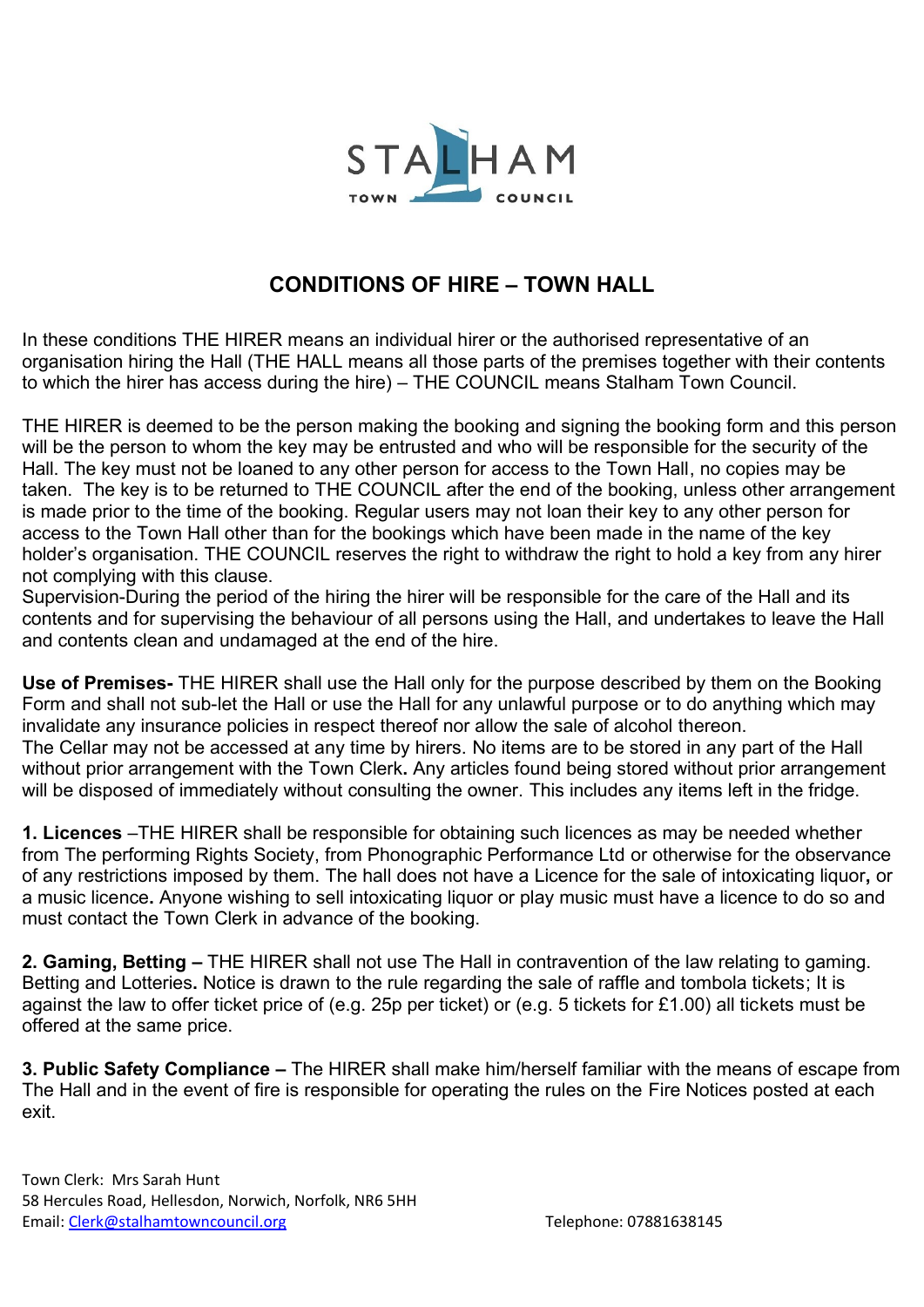**4. THE HIRER** shall comply with all conditions and regulations made in respect of the Hall by the Fire Authority, the Local Authority, and the local Magistrates Court or otherwise particularly in connection with any event which includes public dancing or music or other similar entertainment or stage play.

**5. Smoking-** No smoking or vaping is permitted in any part of the premises

**6. Health Safety and Hygiene-** THE HIRER shall, if preparing, serving or selling food, observe all relevant food health and hygiene legislation and regulations.

**7. Electrical Appliance Safety –** Any electrical appliances brought in for use in the Hall must be in a safe working order and used in a safe manner. Heaters and Coolers must not be plugged into sockets in the Hall. The HIRER is responsible for enforcing this condition.

**8. Accidents** –In the event of an accident, details must be entered in the accident book, First Aid Box & Accident Book are located in the kitchen. Any incident must be reported immediately to the Town Clerk.

**9. Breakages, damage to or failure of equipment** – Any damage or failure is to be reported to the Town Clerk – 07881638145, clerk@stalhamtowncouncil.org.

**10. Animals –** No animals **–** apart from registered Help Dogs- are to be brought into any part of the Hall other than for a special event for which prior permission has been obtained from the Town Clerk**.** The Hirer is responsible for making sure this rule is adhered to.

**11. The Children Act 1989** – Activities for children under eight years of age must comply with the provisions of The Children Act. In particular, adults having contact with the children must be suitable persons within the meaning of the Act and of all legislation current at the date of the event. (See VHIS No5)

**12. Sale of Goods –** THE HIRER shall comply with the Fair Trading Laws and the Sale of Goods Act. The Hirer is responsible for checking that anyone who is selling food for personal profit has and Displays a Food Hygiene Certificate and complies with all necessary legislation.

**13. Insurance and Indemnity –** THE HIRER must hold Public Liability Insurance for the date/s of the event/s if they are profit making events or it is on behalf of a Charity. If The Hirer relies on his/her own Public Liability Insurance a copy of the current policy must be lodged with the Town Clerk prior to the date of the booking or if The Hirer has a regular booking upon the insurance renewal.

**14. THE HIRER** shall indemnify Stalham Town Council against prosecution, action, claims proceedings and/or any costs arising from failure to observe the rules.

**15. Advertising for Charitable Events –**THE HIRER must on all advertising clearly state the name of the Charity which will benefit from the proceeds off the event..

**16. Toilet Area –** The General Public are permitted to use the toilets in The Hall when it is let for an event to which the General Public have right of admission, but not when it is let for a private event or to an organisation for meetings of its members.

## **17. Cancellation –**

**(a**) If THE HIRER cancels a booking notice must be given four weeks before the event. The Council reserves right to charge the fee if less than four weeks' notice is given.

**(b)** In the event that The Hall is required for a Polling Station for an election, The Committee has the right to cancel any hire, in which case The Hirer shall be entitled to a full refund of any fee already paid.

Town Clerk: Mrs Sarah Hunt **(c)** If between the date of the hiring and the date The Hall is required, the Hall or any part thereof becomes

58 Hercules Road, Hellesdon, Norwich, Norfolk, NR6 5HH Email: [Clerk@stalhamtowncouncil.org](mailto:Clerk@stalhamtowncouncil.org) Telephone: 07881638145